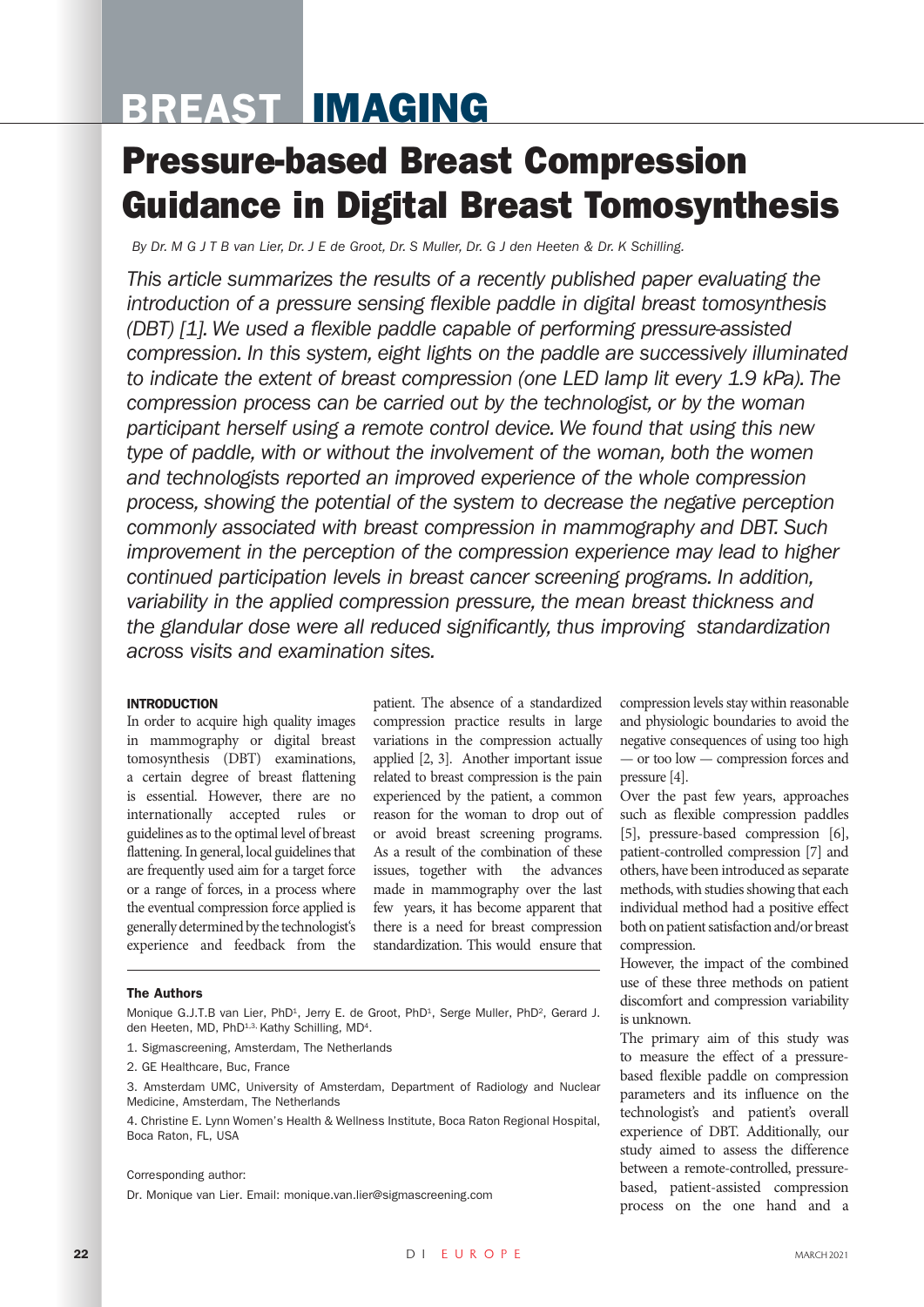pressure-based, standard technologist-assisted compression process on the other.

### FLEXIBLE COMPRESSION PADDLES, PRESSURE-BASED COMPRESSION AND PATIENT-CONTROLLED COMPRESSION

Mammography and DBT systems are frequently (but not always) equipped with flexible paddles, which have the ability to adjust to the shape of the breast during compression through the application of a limited amount of tilt, so improving patient comfort.

In pressure-based compression, the parameter of pressure, expressed in kilopascals (kPa), is used instead of force, to assess the degree of breast compression. To enable pressure-guidance, the compression paddle of the mammography system is equipped with a conductive foil that is transparent to light and X-rays [6]. Changes in capacitance between the breast and the foil, as the breast is compressed, can be used to measure the contact area (A, in cm2 ) of the breast with the paddle. The ratio between the applied compression force and the breast contact area yields the mean contact pressure in that area  $(P = F/A)[6]$ . This approach has been studied in conventional 2D mammography, using a rigid paddle but not yet for flexible paddles in DBT.

In patient-controlled compression, patients are able to control the movement of the paddle by use of a remote control device they hold in their hand. After positioning of the breast and initial compression by the technologist, the remote control device becomes active, enabling the patient to control and finalize the compression herself.

#### STUDY PROCEDURE

In our study, pressure-based flexible paddles were used on a Senographe Pristina DBT system (GE Healthcare, Chicago, IL). Mean compression pressure is calculated in real time by the smart paddle and is displayed to both the technologist and the patient through a progressive eight-light LED indicator display located at the rear of the paddle. As shown in Figure 1, the lights provide a visual indication of the pressure applied. As the compression pressure is increased, the eight LEDs light up progressively, with a light being illuminated after each pressure increase of 1.9 kPa. When the target pressure range (8–13.9 kPa) is achieved, LED lights #5–#7 glow pink.

In one group of patients in our study, the compression was applied and controlled completely by the technologist, while in another group the women being examined actively participated in the compression process by using the remote control device. In both groups, the original positioning of the breast on the paddle was carried out by the technologist. In the technologist compression group, the technologist was instructed to compress the breast within the target pressure range (LED lights #5–7). In the patientassisted compression group, after the positioning of the breast, the technologist applied an initial compression force of at least 3 daN. The woman being examined was then invited to increase the compression to the target pressure range using the hand-held Pristina Dueta remote control device (GE Healthcare, Chicago, IL). A total of 152 women gave their informed consent to take part in the study. Of these, 103 participants (patient-assisted compression,  $n = 50$ ; technologist compression,  $n = 53$ ) had prior examinations available for data comparison and also successfully completed a questionnaire to evaluate their experience in terms of comfort and overall satisfaction.



Figure 1. Research version of a flexible pressure-based compression paddle which is easily fitted to a Senographe Pristina DBT system ( GE Healthcare, Chicago, IL). Eight light emitting diode (LED) lights indicate the pressure level to the technologist and participant. LED lights #5–7 (pink) indicate the target pressure range (8–13.9 kPa)

#### PATIENT AND TECHNOLOGIST EXPERIENCE

From the answers in the questionnaire, it was found that 81% of the participating women judged the compression as being similar or more comfortable compared with previous examinations. Out of all the women, 87% stated that they would recommend pressurebased compression to friends. Of the women in the patient-assisted compression group, a total of 98% indicated that they would be happy to recommend this method to friends.

The technologists also completed a separate questionnaire whose results showed that the technologists found that in all cases pressurebased compression was easier to explain to the women. In all except one case, pressure-based compression helped to involve the patient in the compression and in 98% of the cases, technologists found that the compression time decreased.

#### COMPRESSION PARAMETERS

Of the 103 participants, 94 had complete sets of four DBT images — one craniocaudal (CC) view and one mediolateral oblique (MLO) view for each breast — from prior examination and the current study. Since the compression parameters of contact area (cm<sup>2</sup>) and breast volume (dm<sup>3</sup>) were not available in the DICOM header of both prior and study mammographic views, they were calculated by a digital image processing software tool (Volpara Enterprise v.3.3.2, Volpara Solutions LTD, Wellington, New Zealand). The compression parameters that were available in the DICOM header—breast thickness (mm, distance between the detector and paddle), applied force (N), average glandular dose (mGy), and breast density (%)—were also obtained from the user interface of the Volpara digital image processing software tool.

As shown in Figure 2, regression lines show a linear relation between force applied and contact area during pressure-guided compression for both CC and MLO views, something that was absent during conventional compression. The standard deviation force increased by 66% for CC views  $(P < 0.0001)$  and 44% for MLO views (P < 0.0001).

As for pressure and the contact area, regression lines indicate a negative linear relationship during conventional compression